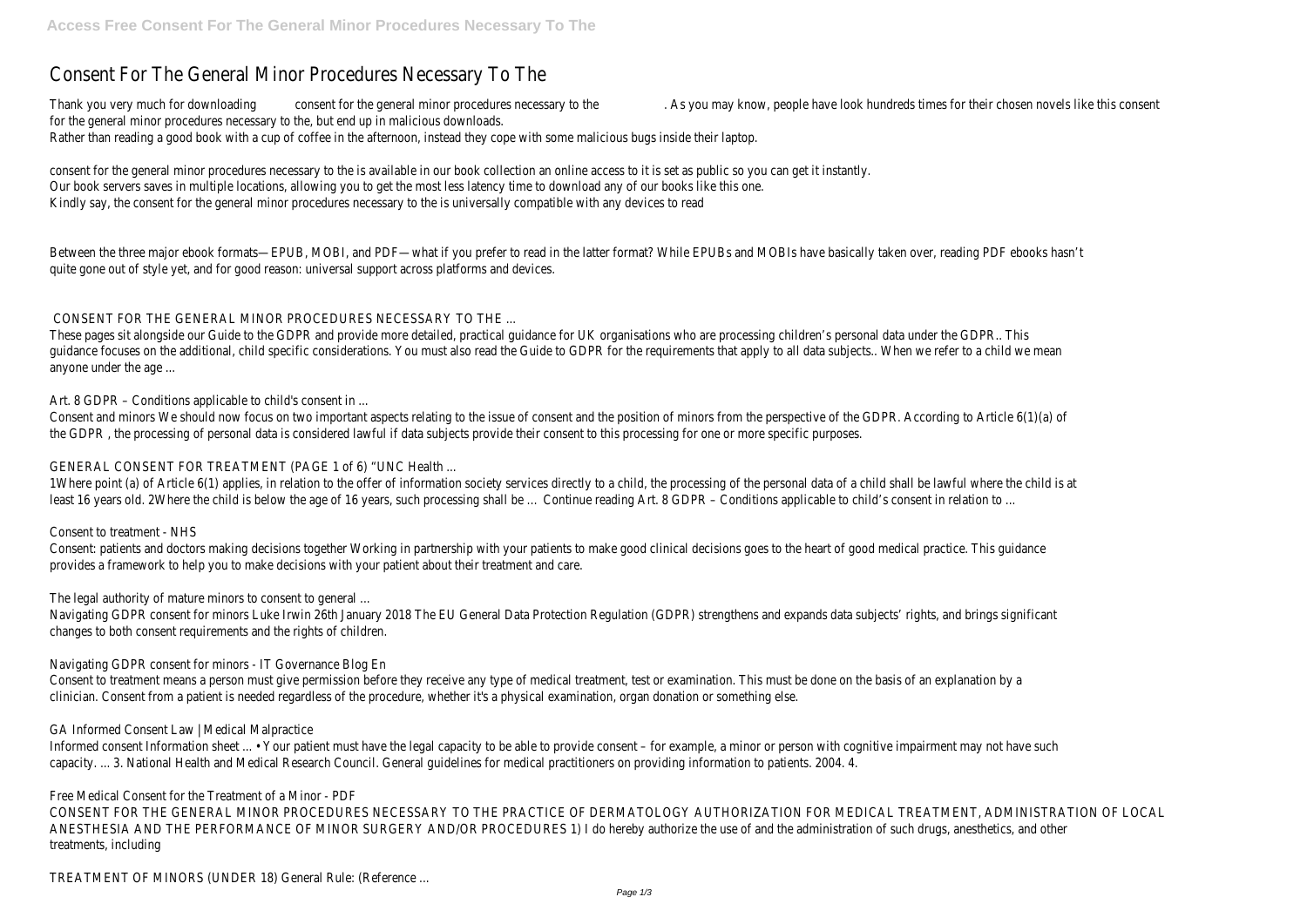The medical consent for the treatment of a minor is a simple but important document that grants authority to a designated adult to care for the child of the signatory in the case of a medical emergency. The authority is temporary, the start and end date will be provided within the document. As it is not always possible or practical to contact the parents or legal guardians of a child when ...

Informed Consent for Minor Patients. By Paul Weber, JD OMIC Risk Manager [Digest, Summer, 1999]The law authorizes parent(s) or guardian(s) of a minor (anyone under the age of 18) to give informed consent for most medical decisions on behalf of the child.

Consent and minors - Understanding the GDPR

Processing personal data is generally prohibited, unless it is expressly allowed by law, or the data subject has consented to the processing. While being one of the more well-known legal bases for processing personal data, consent is only one of six bases mentioned in the General Data Protection Regulation (GDPR). The others are: contract, legal … Continue reading Consent

Informed Consent for Minor Patients – OMIC

GENERAL CONSENT FOR TREATMENT (CONTINUED) – PAGE 2 OF 6 Patient Label Here September 2018 Chart Location: Consents particular UNC Health Care affiliate, I agree that the overpayment may be applied to pay any outstanding charges on any of my accounts with other UNC Health Care affiliates.

Arizona Department of Health Services Division of ...

County social workers ("CSW's") may provide consent for a dependent minor's medical treatment in the following situations: • When a minor is in temporary custody9, the county social worker may consent for necessary care; however, before providing consent, the social worker must notify the parent, guardian, or other person holding consent

General Rule: Consent of a minor to medical care or treatment is ineffective. A physician must secure the consent of the minor's custodial parent or a person standing in loco parentis. (Reference: Virginia Code §54.1-2969) STATUTORY EXCEPTIONS: Minors Treated As Adults – A minor may consent as an adult for the following medical treatment:

Consent to Medical Care - Foster Care 2-5-14 NC General Statutes - Chapter 32A Article 4 2 (b) An authorization to consent to health care for minor may contain, and the authority of the agent designated shall be subject to, any specific limitations or restrictions as the custodial

### Children and the GDPR | ICO

This state of affairs is further complicated by the law itself, which has developed a broad "mature minor exception" to the general requirement of parental consent in abortion cases and which has additionally carved out numerous specific status-based and condition-based exceptions to that requirement.

Informed Consent Laws. 31-9-1. THROUGH 31-9-7. 31-9-1. Short title. This chapter shall be known and may be cited as the "Georgia Medical Consent Law." HISTORY: Code 1933, § 88-2901, enacted by Ga. L. 1971, p. 438, § 1. 31-9-2. Persons authorized to consent to surgical or medical treatment

### Consent - GMC

Consent For The General Minor

Article 4. Consent to Health Care for Minor.

They can also consent to ancillary treatment, such as a general anaesthetic.\* For non-urgent treatment, consent should be sought from the child's natural parents. Foster carers or relatives who have been caring for a child for five years or more may be granted a court order that authorises them to consent to "any necessary medical or psychiatric examination, treatment or assessment with ...

Who can consent on behalf of a minor - Medical Protection

Division of Behavioral Health Services PROVIDER MANUAL NARBHA Edition . 3.11.3 Procedures . 3.11.3-A. General Requirements . Any person, aged 18 years and older, in need of behavioral health services must give voluntary general consent to treatment, demonstrated by the person's or legal guardian's

§ 90-21.1. When physician may treat minor without consent ...

Consent | General Data Protection Regulation (GDPR)

Treatment of Minors. Part 1. General Provisions. § 90-21.1. When physician may treat minor without consent of parent, guardian or person in loco parentis. It shall be lawful for any physician licensed to practice medicine in North Carolina to render treatment to any minor without first obtaining the consent and approval of either the father or